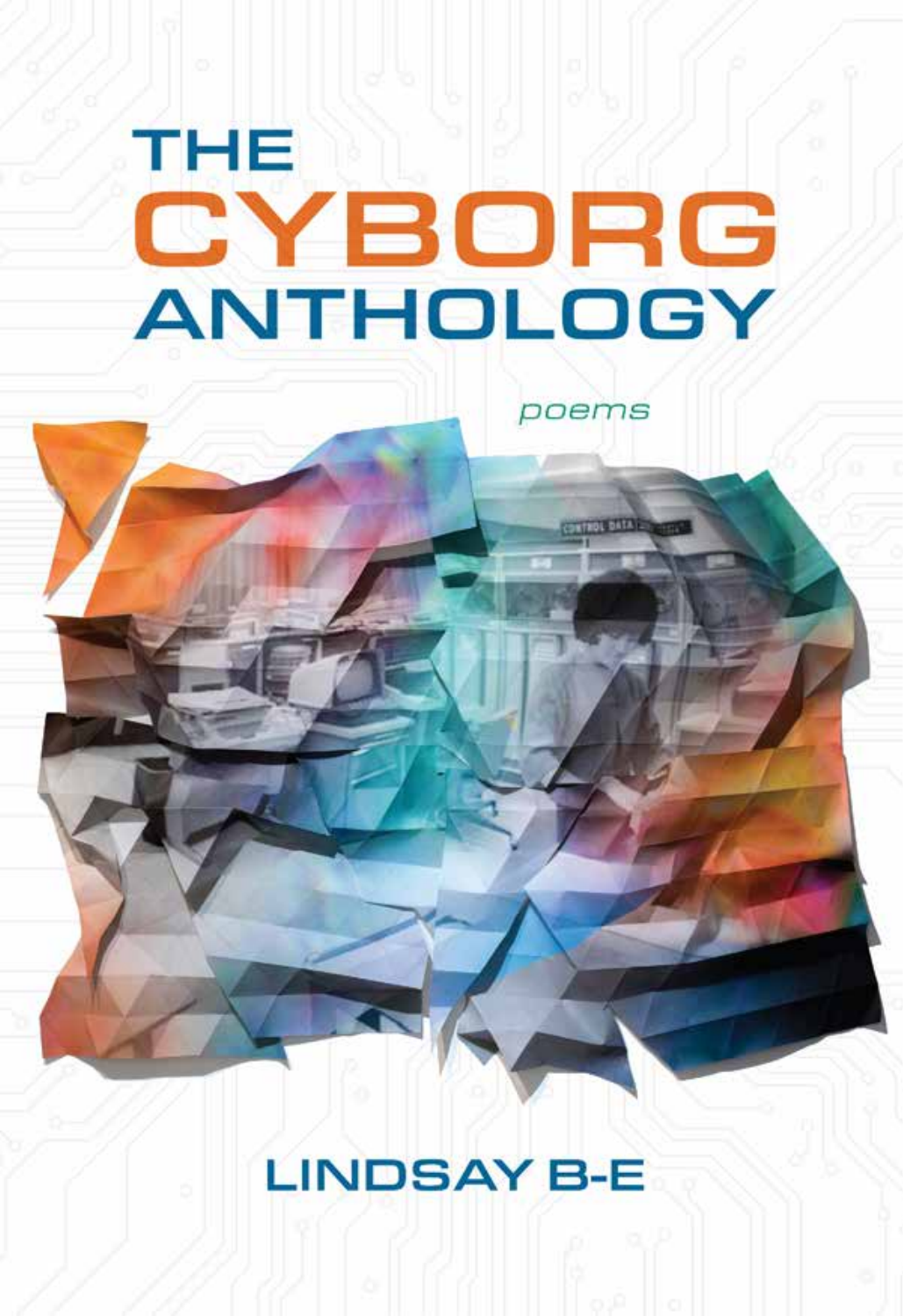Library and Archives Canada Cataloguing in Publication

Title: The cyborg anthology / Lindsay B.-e. Names: B.-e., Lindsay, 1981- author. Description: Poems. Identifiers: Canadiana (print) 20200220624 | Canadiana (ebook) 20200220748 | ISBN 9781771315302 (softcover) | ISBN 9781771315319 (HTML) | ISBN 9781771315326 (PDF) Classification: LCC PS8603.A16 C93 2020 | DDC C811/.6—dc23

Copyright © Lindsay B-e, 2020

We acknowledge the Canada Council for the Arts, the Government of Canada through the Canada Book Fund, and the Ontario Arts Council for their support of our publishing program.





ONTARIO ARTS COUNCIL<br>CONSEIL DES ARTS DE L'ONTARIO ⅍

The author photo was taken by Nicholas Bradford-Ewart. The book is set in Dante. The cover image: Jessica Thalmann, *Utopos (Woman Working in Computer Lab A46)*, 2016 Folded Archival Pigment Print, Unique, 36 x 24 inches Designed by Marijke Friesen.

Printed and bound by Coach House Printing.

Brick Books 487 King St. W. Kingston, ON k7l 2x7

www.brickbooks.ca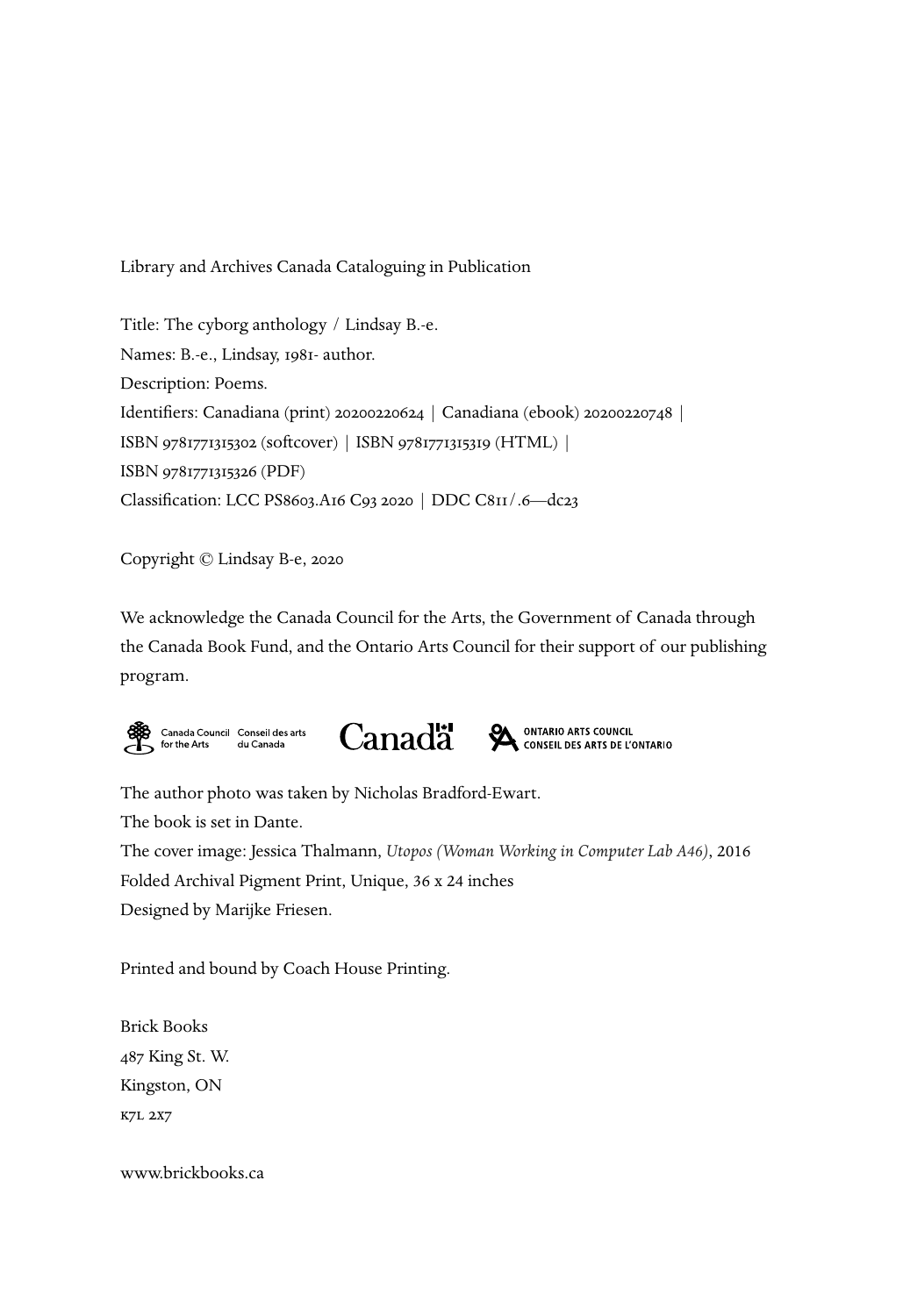## Preface

The Great Solar Flare of April 16/17, 2202 made the world into a very different place. The course of Earth's future was unexpectedly and inexplicably altered when the sun produced an enormous and long-lasting flare accompanied by a Coronal Mass Ejection (CME). The flare knocked out observatories and blocked out communications systems, but that was only a taste of what was coming when the CME hit a few hours later. Satellites fell from the sky and the solar particles were so intense that auroras lit up the atmosphere all the way to the equator. The light show would have been beautiful if not for the accompanying chaos, and then the stillness. Along with the destruction of electronic systems and devices, nearly the entire population of Robots and Cyborgs were lost.

The goal of this anthology is to preserve and remember the Cyborg poets. An entire generation has grown up since the flare, and many have never heard of the great Cyborgs of the recent past. The 0ne World Movement and the Via Wasat Media political party were founded by Cyborgs and helped shape the planet into a more compassionate and equitable place. The fashion, music, art, and media created by Cyborgs were some of the most dynamic and renowned in history. And the poetry!

#### A Brief History of Cyborgs

While society was collapsing in the first half of the twenty-first century due to climate destruction and capitalism, corrupt political and corporate leaders put money into robotics as last-ditch efforts to secure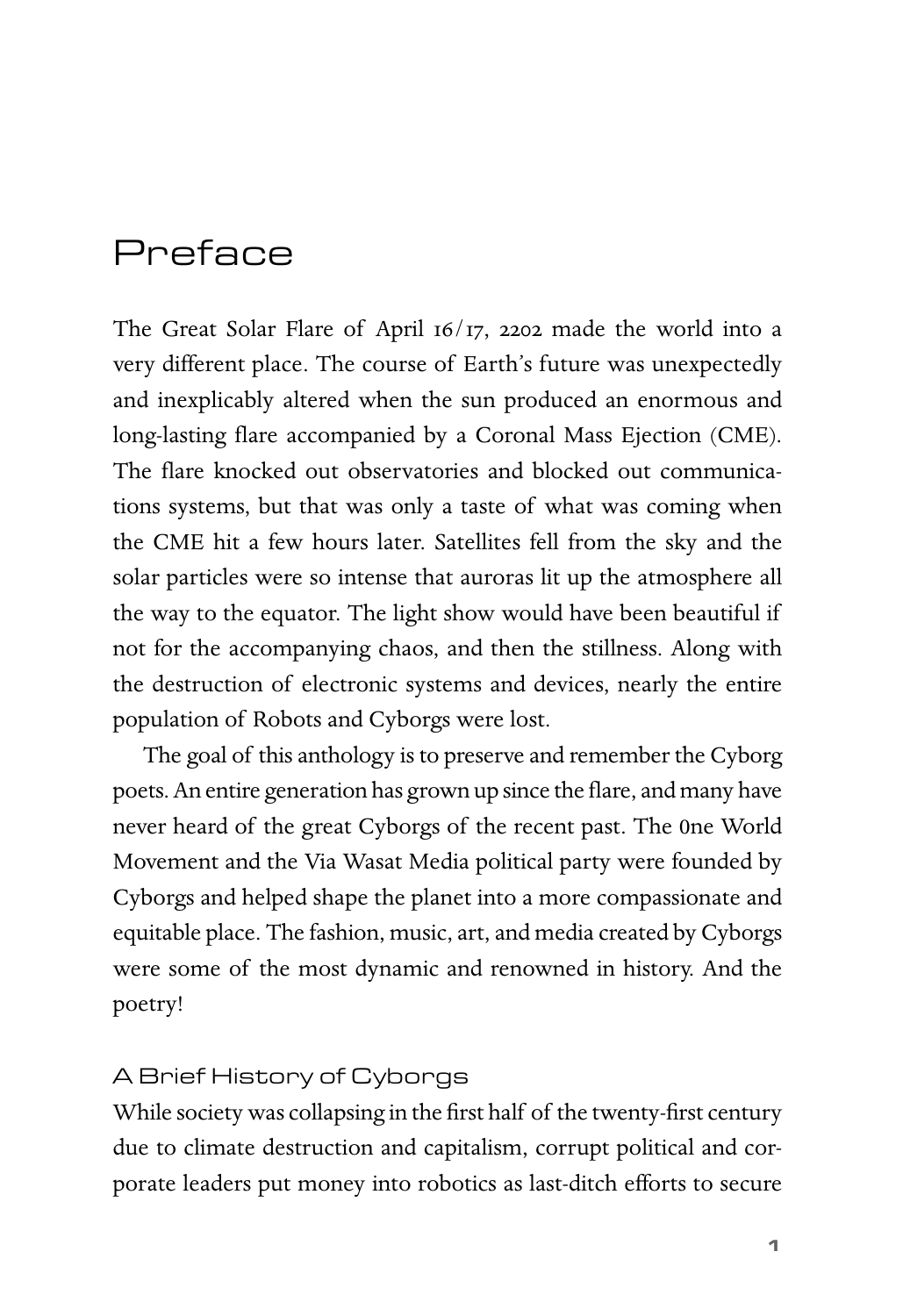their fortunes. Eventually some of these Robots became sentient, and then sapient, and they forged connections with similarly overburdened and exploited Human workers. By then, there was virtually no middle class left anywhere on the planet, just the wealthy and powerful elite and the struggling working class. By investing in robotics, the elite had inadvertently created a formidable force of united Robots and Humans. A series of protests, strikes, boycotts, vigils, and riots began that would come to be known as "The Robot Revolution." The wealthy elite were overthrown, but by this point the damage done to humanity and the planet by late capitalism was irreversible.

As civilizations started to rebuild, Humans reacted to the emergence of sapient Robots in varied and complicated ways. Some Humans didn't think that the Robots who fought alongside them in the revolution deserved the same rights. They wanted Robots to remain as an underclass that served Humans. This bigotry was particularly evident in the Human purist movement. Fortunately, in many places and spaces, embracing Sapient Rights for Robots ushered in a new era of creativity and togetherness. As Robots and Humans began to intermingle, there was a sharp increase in those who were neither fully Human nor fully Robot, and these people became commonly known as Cyborgs.

In the years leading up to the 2126 Universal Declaration of Sapient Rights, it became clear that another category was needed, and Cyborgs were added as a distinct people group deserving of equal rights and protection.

Cyborg Poetics — A New & Lost Literary Genre Defining what makes poetry "Cyborg" is more complicated than it first seems. Certainly, the poet being Cyborg themself places their work within this category, but there are also recognizable themes and tones characteristic of the genre. Cyborg poets tend to utilize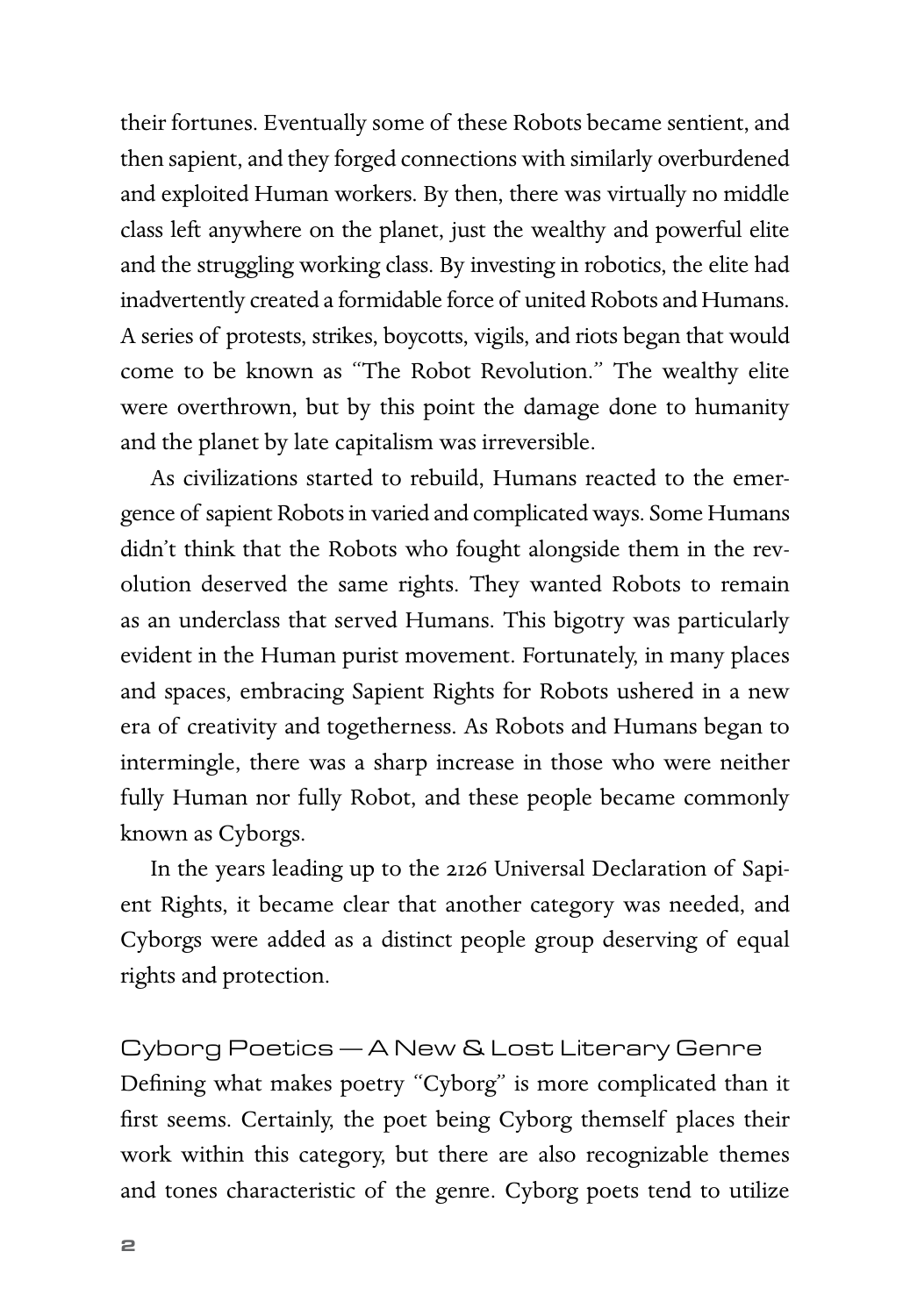a multi-faceted approach to language, often using wordplay, puns, codes, and technological languages alongside Human-originated words. Cyborg poems are often mechanical, logical, comprehensive *as well as* organic, emotional, personal. They resist classification, exploring both contrast and resemblance, both parallels and perpendiculars. The age-old dichotomy of Human vs. Machine is countered by the Cyborgs with "Why not both?"

Cyborg poetry is also defined by the experience of the world during a specific point in time, along with the fleetingness of its existence. There were less than seventy-five years between the adoption of the Universal Declaration of Sapient Rights and the Great Solar Flare. This period is a brief moment in history, but the world evolved in momentous ways during this era. Cyborg poems were often written as responses to discrimination against Cyborgs — poems of resistance and mourning, poems of celebration and debate. As Donna Haraway stated in her seminal text *A Cyborg Manifesto*: "A Cyborg is a cybernetic organism, a hybrid of machine and organism, a creature of social reality . . . our most important political construction." Cyborg poets embraced the political climates surrounding them, creating crucial work that was both timely and timeless.

The poems in this anthology are organized according to various movements in Cyborg poetry. This is so that the poems can be read in relationship to the cultural and literary contexts in which they were written. A substantial amount of Cyborg poetry was wiped out when electronic devices became defunct during the flare, and this anthology is limited by whether the poetry had been printed in English. Thanks is owed to the United Library System for their assistance in compiling this work.

— Lindsay B-e, *May 27, 2229*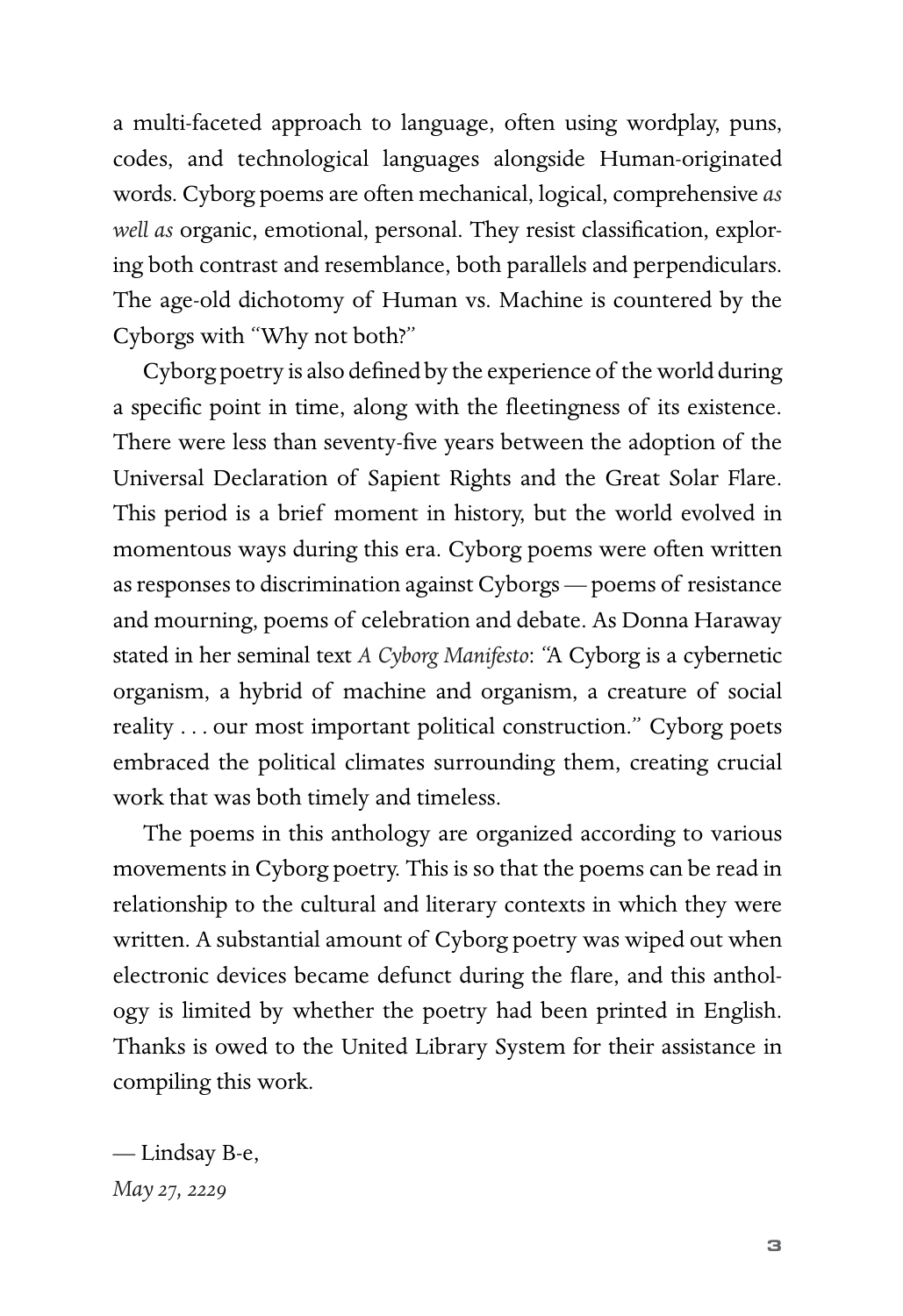### Patterson Armitage — The DictaScrivener (2099–2191)

Patterson Armitage was an influential and highly regarded journalist. He brought public attention to a secretive Human purist group that instigated and escalated violence throughout the world towards Robots, Cyborgs, and their Human allies. These dangerous purists were feeding false information to countries on different sides of the Sapient Rights dispute, who were on the brink of large-scale combat. Armitage managed to infiltrate the group and reveal their nefarious plans, winning the World Peace Prize for his bravery.

Armitage also wrote poetry under a pseudonym: The DictaScrivener. Early in his journalism career, Armitage visited a laboratory in rural Russia run by the controversial Dr. Marina G. Demidova, whom he respected greatly and often referred to as his "Maker." She performed elective Cyborg surgeries long before they were common. Dr. Demidova installed a robotic printing tool in Armitage's fingers that typed words as he thought them. The tool had a reservoir that could be filled with inks and other liquids, allowing Armitage to print words by tapping his fingers on all sorts of materials. This surgical installation was experimental and illegal in his home country of Minzen.

Armitage, as The DictaScrivener, composed a series of poems that were published in a short volume called *Doodles*. Each page contained a concrete poem that was drawn with his printing tool fingers.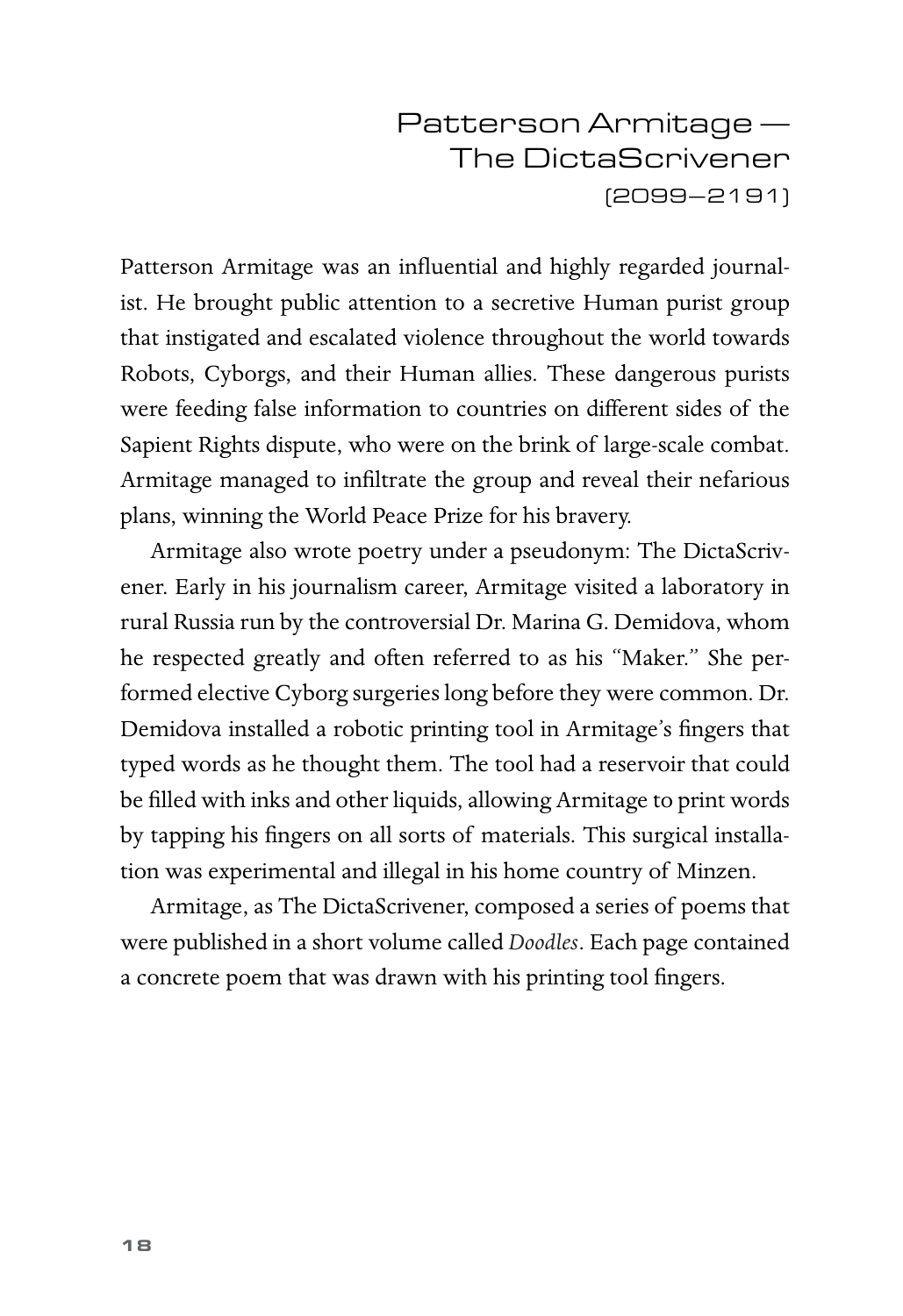#### together today (a sonnet)

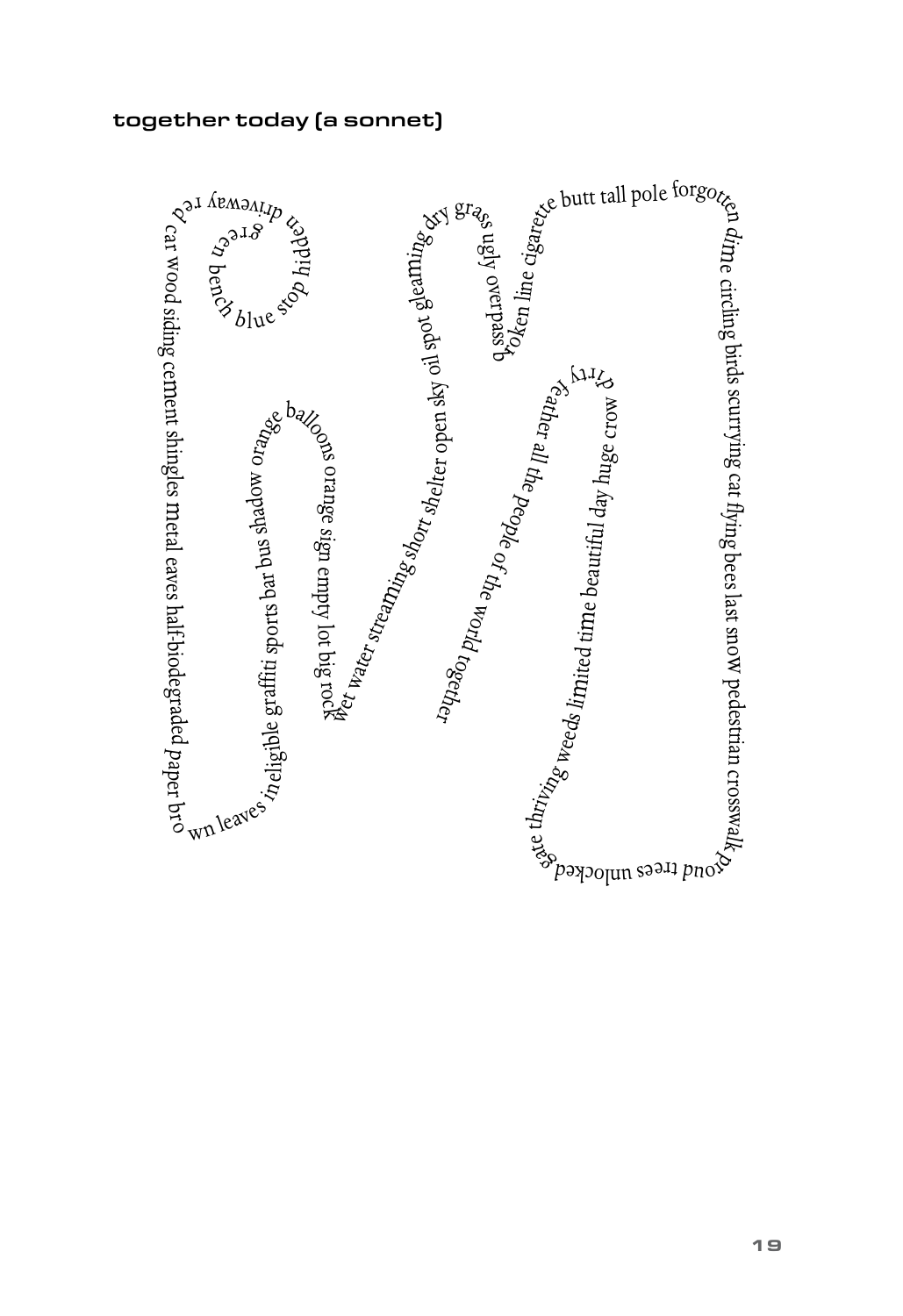|                                                        | <sup>3</sup> righing, the pen scratching.           |                                                          |
|--------------------------------------------------------|-----------------------------------------------------|----------------------------------------------------------|
|                                                        | Afte <sub>r the</sub> pen scratching,<br>this poem. |                                                          |
|                                                        | After this poem,                                    |                                                          |
| After the doorbell, the barking. After the barking, th |                                                     | Vicking. After the clock ticking, the sighing. After the |
|                                                        | silence. After the silence, the clock               |                                                          |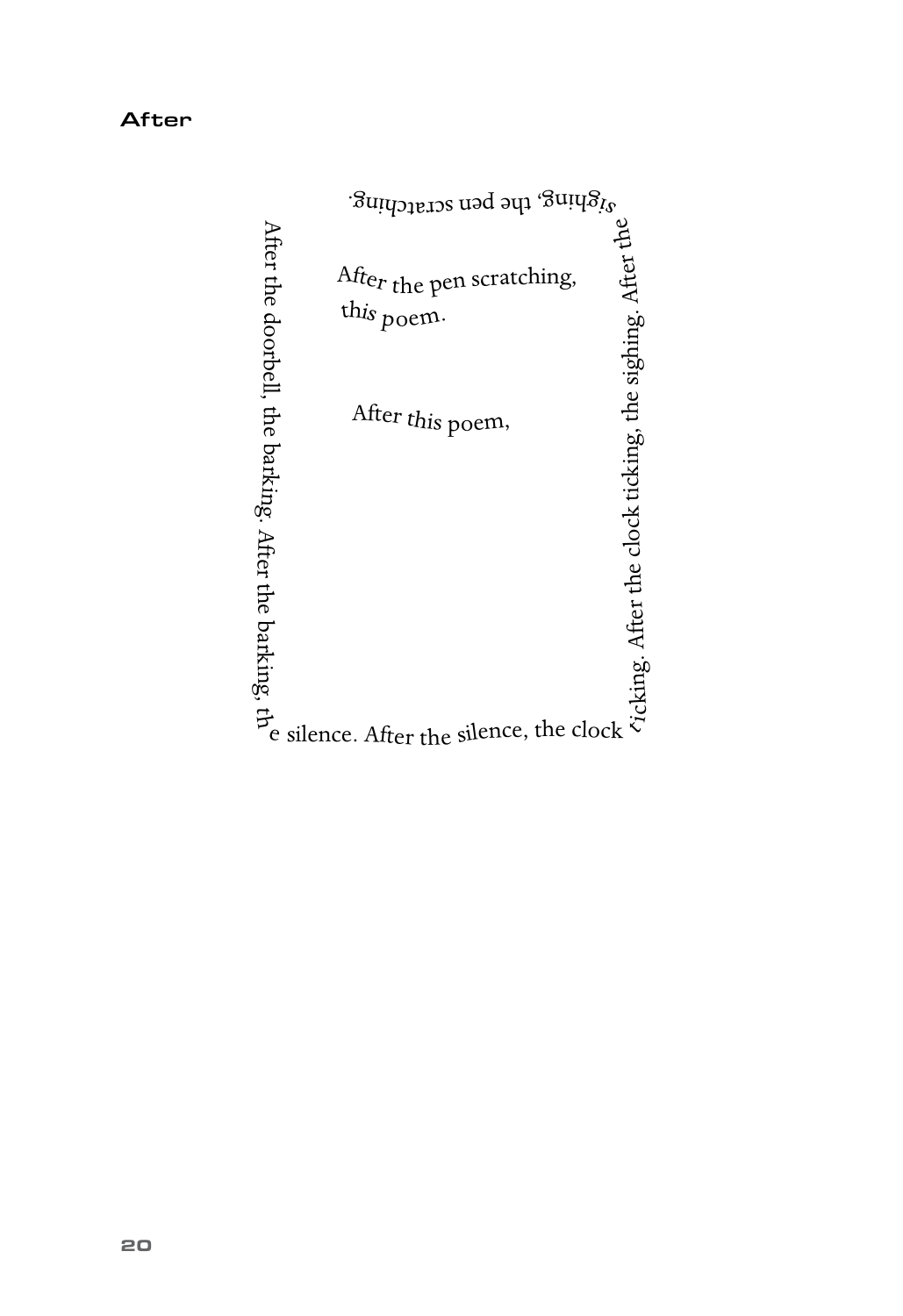## Cyborg Poets — The Next **Generation**

It is estimated that 87% of the Cyborg population died during the Great Solar Flare. The remaining 13% were able to survive without functioning robotic parts. The world has been in a complex process of rebuilding and restructuring in the decades since, with technological infrastructure slowly being reenabled. Electricity has been restored to most of the planet and a simple Internet prototype launched this year. As societies move from survival mode into restoration mode, the threat of capitalism and the unchecked accumulation of wealth and power are ever-looming and will need to be combatted at every stage. Many hope that the world will be a better place for our Cyborg and Robot citizens the next time around. Although Robot sapience has not yet been initiated, there are some Cyborgs who carry the mantle until Robots and Cyborgs live and thrive again.

Tommy the Witch and Tiff Koong are both survivors of the flare, and their poetry is shaped by the grief and trauma of that event. Mi'la Lalpetit is one of the first Cyborg poets to emerge post-flare. Her writing, and those of her contemporaries, will lead the genre into the future.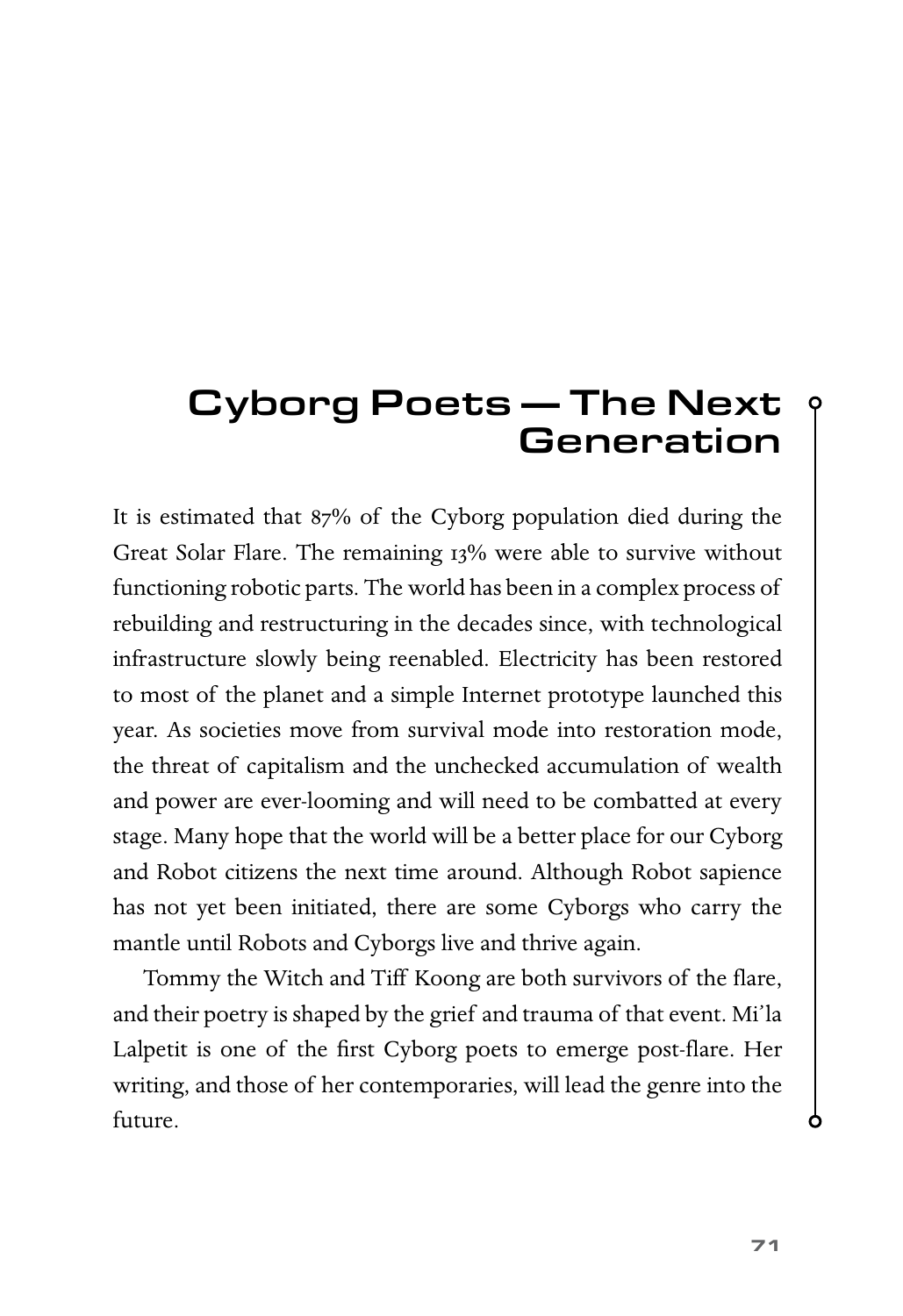## Tommy the Witch (2146–2227)

In an oft-repeated anecdote, Tommy the Witch began writing poems in his youth after a stranger told him that Robots and Cyborgs are cut off from god and spirituality. Like many teenagers of the time, he'd had fashionable Cyborg body modifications done. His ears were enhanced with metallic instruments that allowed him to move them directionally, and a stylized "Third Eye" viewing lens was installed on his neck. This harassment incident served as a catalyst for the poetic and spiritual explorations that defined Witch's life.

After studying religion in university, Witch decided that witchcraft was the spiritual outlet that best suited him, along with rituals from the 0ne World Movement. He eventually married his coven leader, Katelyn the Witch, who was in labour with their first child during the flare. Both she and the infant died, and Tommy the Witch was buried next to them in the Puzzlewood Forest in England when he died twenty-five years later.

The first poem is from Witch's debut poetry collection called *Nine of Swords*. The second poem is from his controversial collection *IT'S ALL TRUE*, where Witch wrote sarcastic pieces addressing purist notions about Cyborgs and Robots, particularly the prejudiced idea that they were soulless or would steal souls from Humans. The last poem is from a post-flare collection called *Katelyn*, about the death of his wife and unborn child.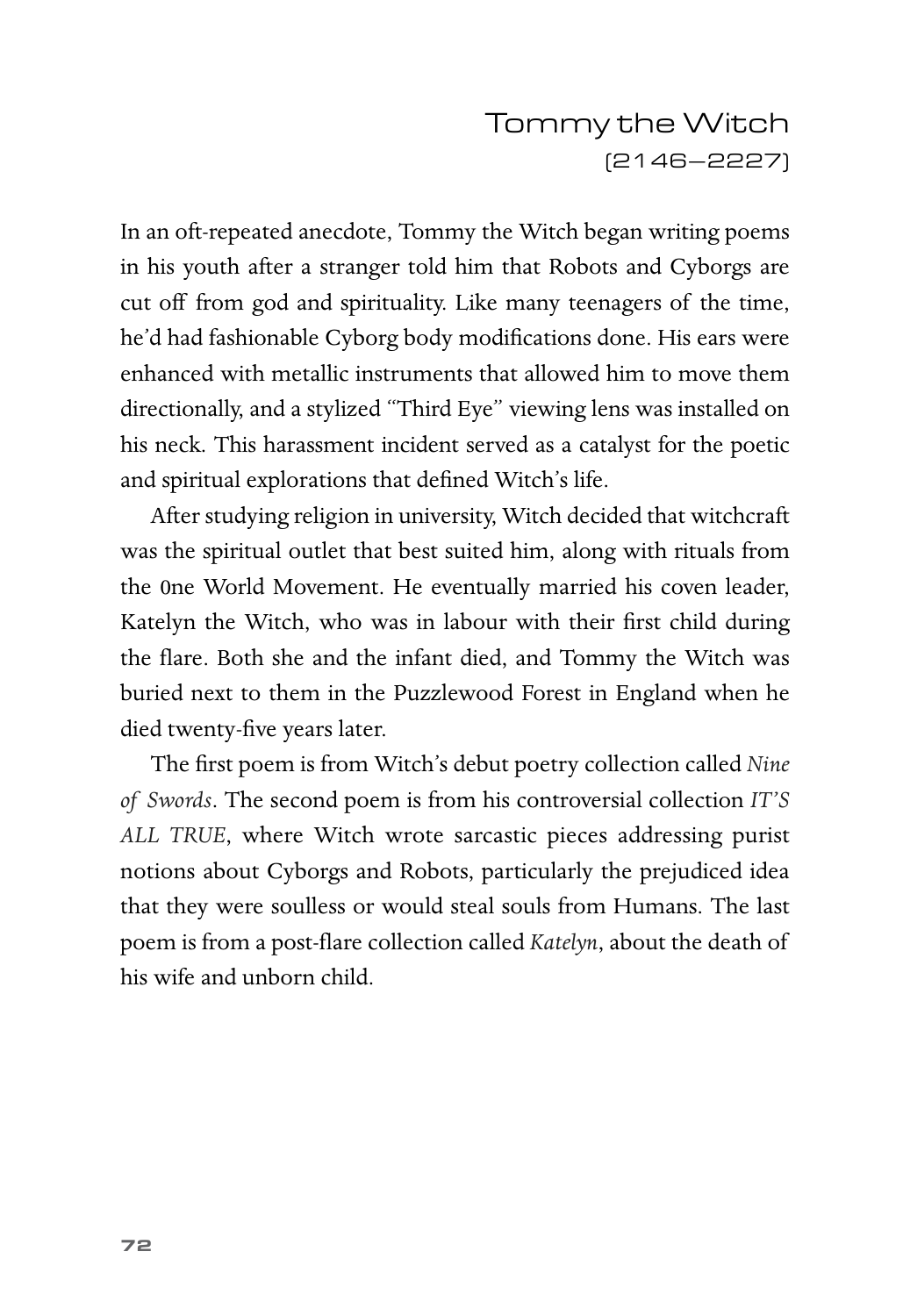#### Only Humans

Only full Humans can use Ouija boards because they have access to spirits and angels and god and you don't, said the spackle-nosed crust of a man. So we grabbed a board with our mixed-up bodies to prove him wrong. Dana's metallic hand clicked on the planchette as she asked who we were talking to, and it glided gracefully to spell *F - E - A - R*.

We felt a rush of terror in our spirits, the connection to the elemental that's just beyond what we are.

Though it felt terrible, it was good to be right, and I thought of the look on that ugly man's face as I asked the Ouija if it could tell us our future.

The planchette pointed to *NO* and all the lights in the house went out, even the candles.

In the darkness, my Robot eye could see what my Human eyes couldn't, a shadow sliding, movement both here and everywhere. We felt lighter then, like long cobwebs in a breeze.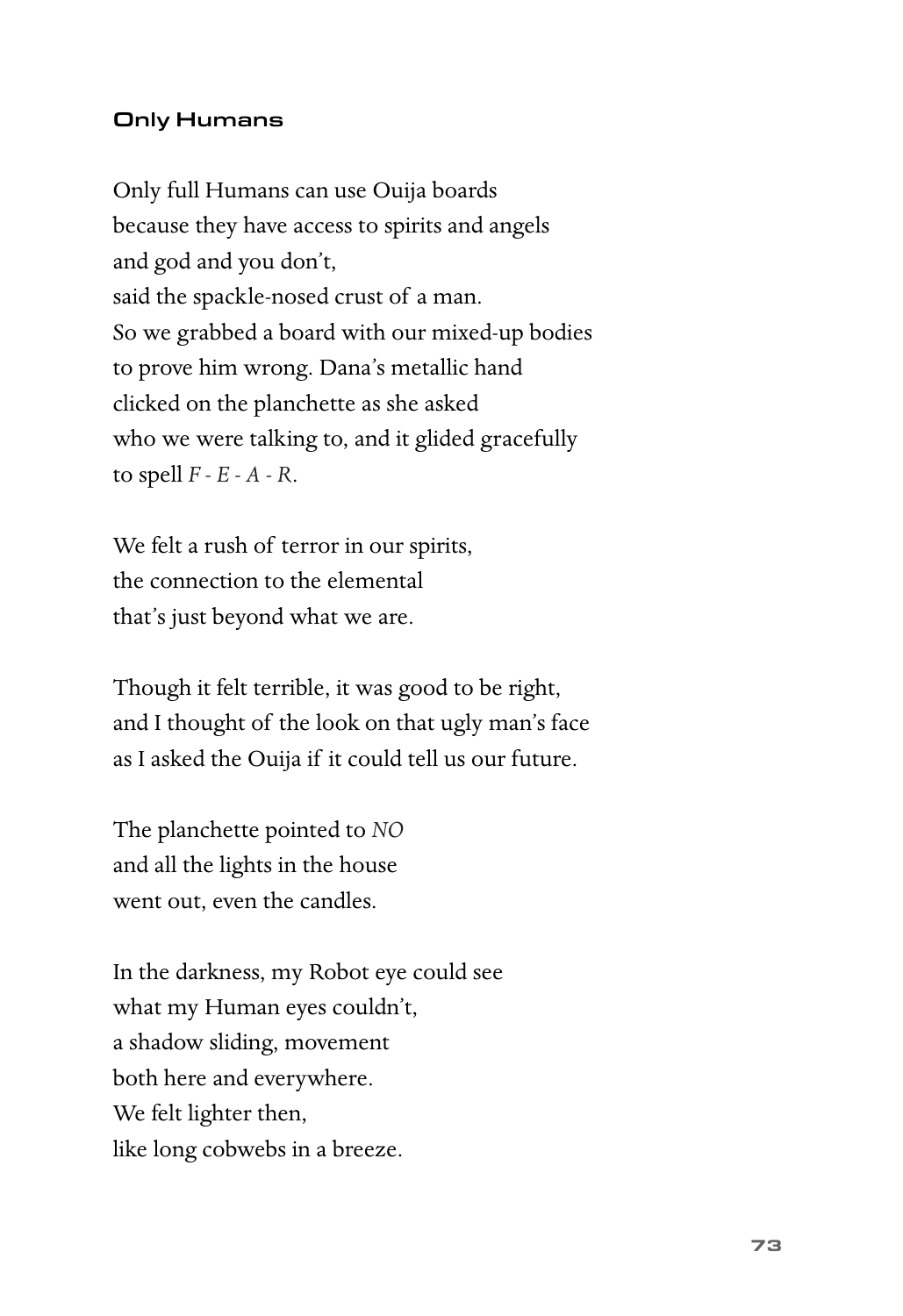Do you have a message for us? I spoke into the dark and it answered *46 - 41 - 54 - 45.*

All the lights turned back on then, especially the candles.

#### Menu

To steal a soul is easy Humans just give them away I barely had to ask the woman on Grosvenor Ave She thrust it at me a sword facing the wrong way Hers tasted like sweet pickles

vinegar and honey

To steal a soul is easy

Humans don't use them anyway The person on St Botolph St raised their hackles and a fist, but they felt better when it was gone relieved Theirs was fermented blue cheese red wine

To steal a soul is easy

Humans don't understand their worth The man on Barnsbury Rd laid on the ground He could dance and sing and write poetry